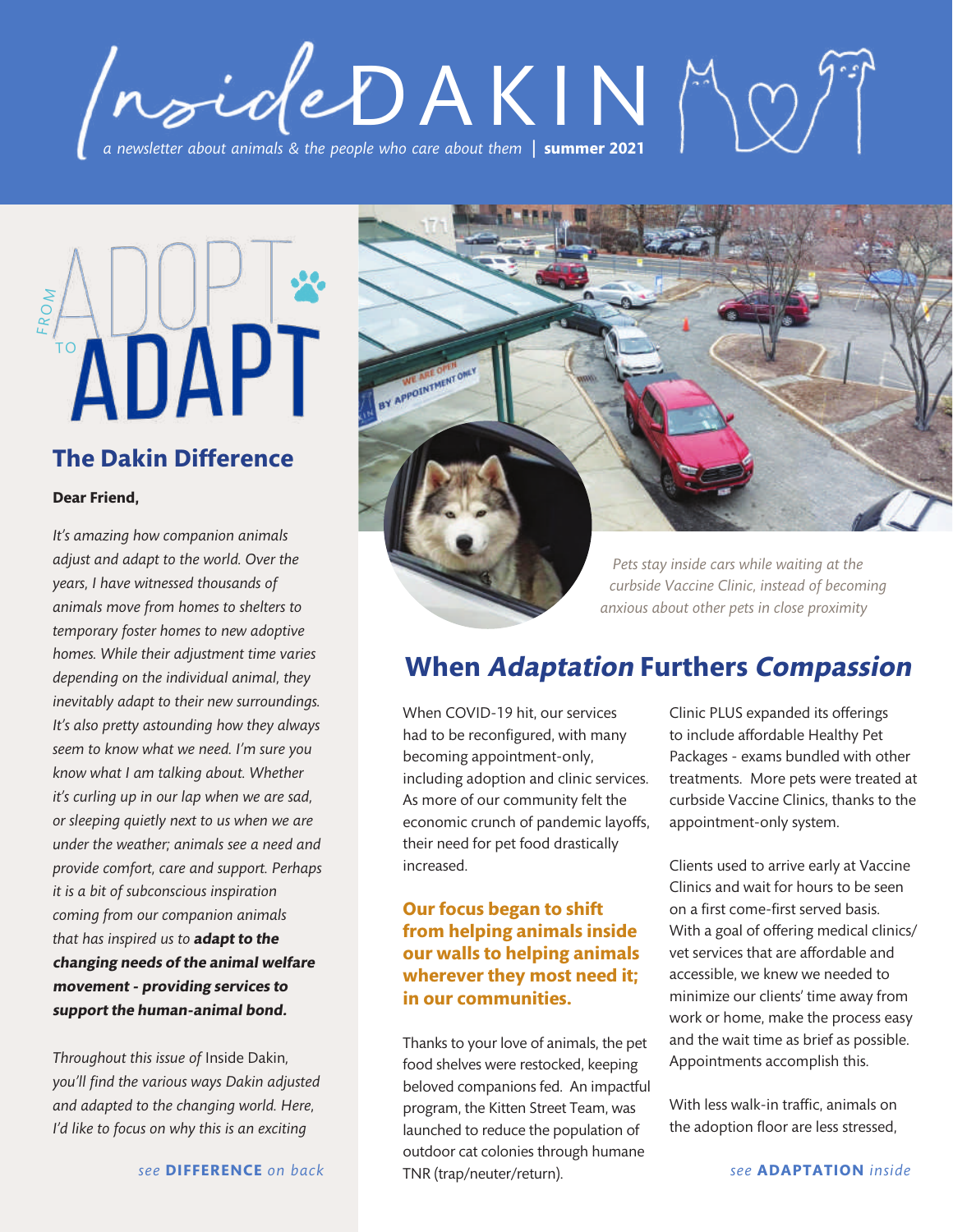# **Cat Enrichment Works Magic**

Even when you only see a few cats available for adoption on our website, there are always many more of them not listed while they receive treatment for medical or behavioral issues. A few years ago, most cats brought to Dakin were fast-tracked onto the adoption floor, but now many arrive with complications, and attentive care helps them become adoption candidates. Volunteers like Carole DeMetre visit them to keep their spirits up and offer enrichment no matter how long their stay - a couple of weeks to months - making enrichment essential to their health. We asked Carole some questions about her work:

## **Q: What is involved in cat enrichment?**

**A:** *It depends. For outgoing cats, we play with their favorite toy, maybe give them a cuddle session or toss treats around to indulge their prey drive.* 

One of the most important values Dakin staff and volunteers embrace **<sup>U</sup>nderstandin<sup>g</sup> <sup>B</sup>uild<sup>s</sup> <sup>B</sup>ridg<sup>e</sup><sup>s</sup>**

is to give every animal the best possible outcome in our interactions with them and their people. We may not know much about that person's culture, upbringing, or why they are making a particular decision for their pet. Seeking to understand without judgment allows for much to be gained, and the best possible outcome for the animal. And that was the case with Tumble the rabbit.

The domestic rabbit came to Dakin recently. He belonged to Pam, who didn't want him any longer. She confided this to her friend Sarah, who said she'd find him a home. "My friend was going to let him loose outside and I didn't want that to *Some cats are withdrawn, so I'll go slowly and build their confidence starting with eye contact, particularly slow blinks to communicate that I'm a friend. It's been amazing to see the turnaround on some of them.*

## **Q: Was there any particular cat you bonded with?**

**A:** *Big Red was a beautiful orange cat who hid under a blanket. I sat on the floor by him and gently lifted the blanket, giving him slow blinks. Next, I tried "touch" with my extended finger. Then I tried a head pet which he leaned into and purred. Eventually, he came out from hiding and was extremely sweet. He was so confident, and would eventually greet me at the door with meows. He was adopted right away when he became available and is loving his new home.* 

*"The right approach sets the right tone for their progress."*

*Carole DeMetre checking in with Harpy*

## **Q: What do you think would happen to cats without enrichment visits?**

**A:** *People wouldn't get to see their true personality, just their shelter personality. Cats don't like change, and in a shelter, they go through a variety of changes and people coming at them. If we work with them first, then when they're adopted, they'll probably adjust more quickly.*

happen," Sarah noted when she brought Tumble to Dakin. Sarah, who is allergic to rabbits, tried rehoming him to no avail.

Sarah's actions are a great example of how so much more is accomplished when we remain open-minded and receptive. If Sarah had criticized Pam for her plan to release Tumble, his outcome may have been different and Sarah might not have been allowed to help. Maybe Pam thought that all rabbits could fend for themselves outside (domestic rabbits can't).

At Dakin, we know that if we really listen to people, we'll sustain a meaningful interaction between us and those who need us. Our primary belief as an organization is that people are good and



will make good decisions for animals when they are treated with kindness and understanding, and when they have enough information and resources. If you find yourself having a moment like Sarah's, when open-mindedness could save a vulnerable animal, we hope you'll join us in following that path.

Tumble was adopted soon after his arrival at Dakin and is adored by his new family.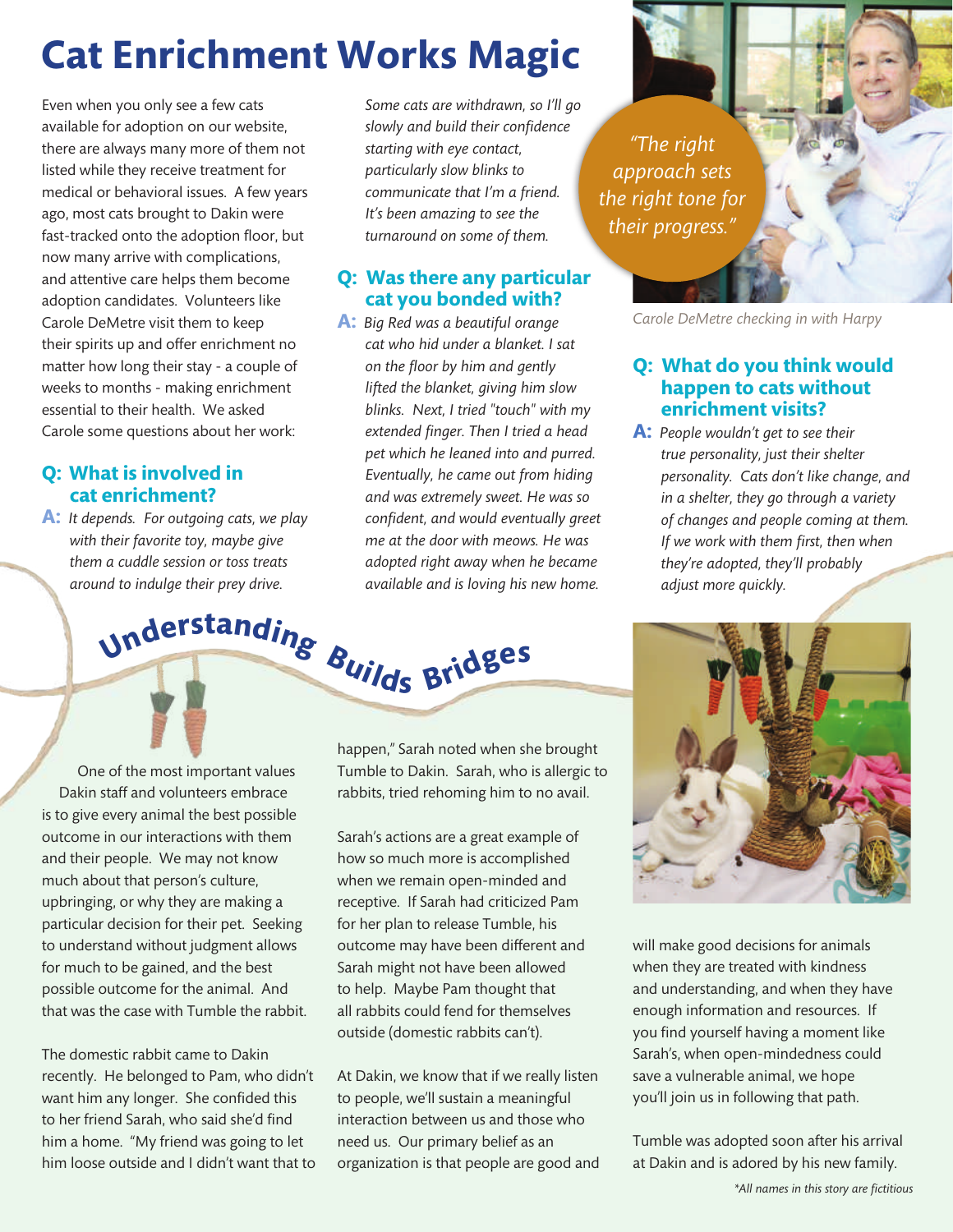# Dakin Milestones

# 100,000*th* **Spay/Neuter patient**

Sadie, a 5-year-old beagle with a uterine infection in need of spay surgery, was celebrated as Dakin's 100,000<sup>th</sup> spay/neuter patient.





# 300*th* **Clinic PLUS patient**

Peanut was brought to our Clinic PLUS recently when his person noticed him limping. Peanut has a congenital leg deformity that is starting to bother him now that he's a senior, but his person made sure to get him evaluated by our medical team.

# 200*th* **Dog Grooming client**

Our groomer, Carol White, has given 200 dogs remarkable transformations!



# 500*th* **Cat Fostered by Jerry Marchand**

10 years ago, Dakin Volunteer Jerry Marchand lost his beloved cat Little Bit. As he held her for the last time, he promised her that he would honor her legacy by becoming a feline foster parent. Jerry has fostered more than 500 cats and kittens since that time, showing that love is eternal.

We continue to be there for pets and people when they need us because of **YOU**!

# LEADERSHIP: when devotion. when always in ent

Dakin's Leadership Giving Society members play an important role in the lives of animals and Dakin's future. These members demonstrate a level of commitment, leadership and generosity that is truly transformative for the lives they touch. Members are part of a compassionate community of like-minded friends who together believe in elevating the lives of animals and the people who love them.

*"As a life-long animal lover, I admire the work Dakin does to support pets and the people who love them. From pet food assistance programs to the spay/neuter clinic, I know our donation makes a difference to our neighbors and the entire region."*  **—Kathy Osborne, Dakin Leadership Giving Society member**

To learn more about the Leadership Giving Society, contact Director of Development and Marketing Stacey Price at sprice@dakinhumane.org

### **ADAPTATION** *continued*



*Alanna and her office cat, Sassy*

resulting in 18% fewer 10 day rabies quarantines due to accidental bites/scratches. Some staff offices near the adoption floor are now suitable for animals who need quiet space. Sassy, a highly-reactive tabby cat, was a challenge until she finally trusted her human friend and officemate, Alanna. After that, Sassy never left her side. She would not have fared well

on the adoption floor, and needed a calm space and a devoted caregiver before meeting her adopter recently.

Appointment-only operations offer clients more privacy and time with staff when discussing heartbreaking situations, including giving up their pet, and end-of-life decisions. We know these are terribly sad and stressful conversations, and we

want to honor the dignity of both our clients and their pets.

The world of animal welfare is always evolving. The events of the past year have shown us all the need to stay fluid to seek out and help those most in need. Your support of Dakin means more than ever, as we constantly explore the best ways we can help animals wherever they are.